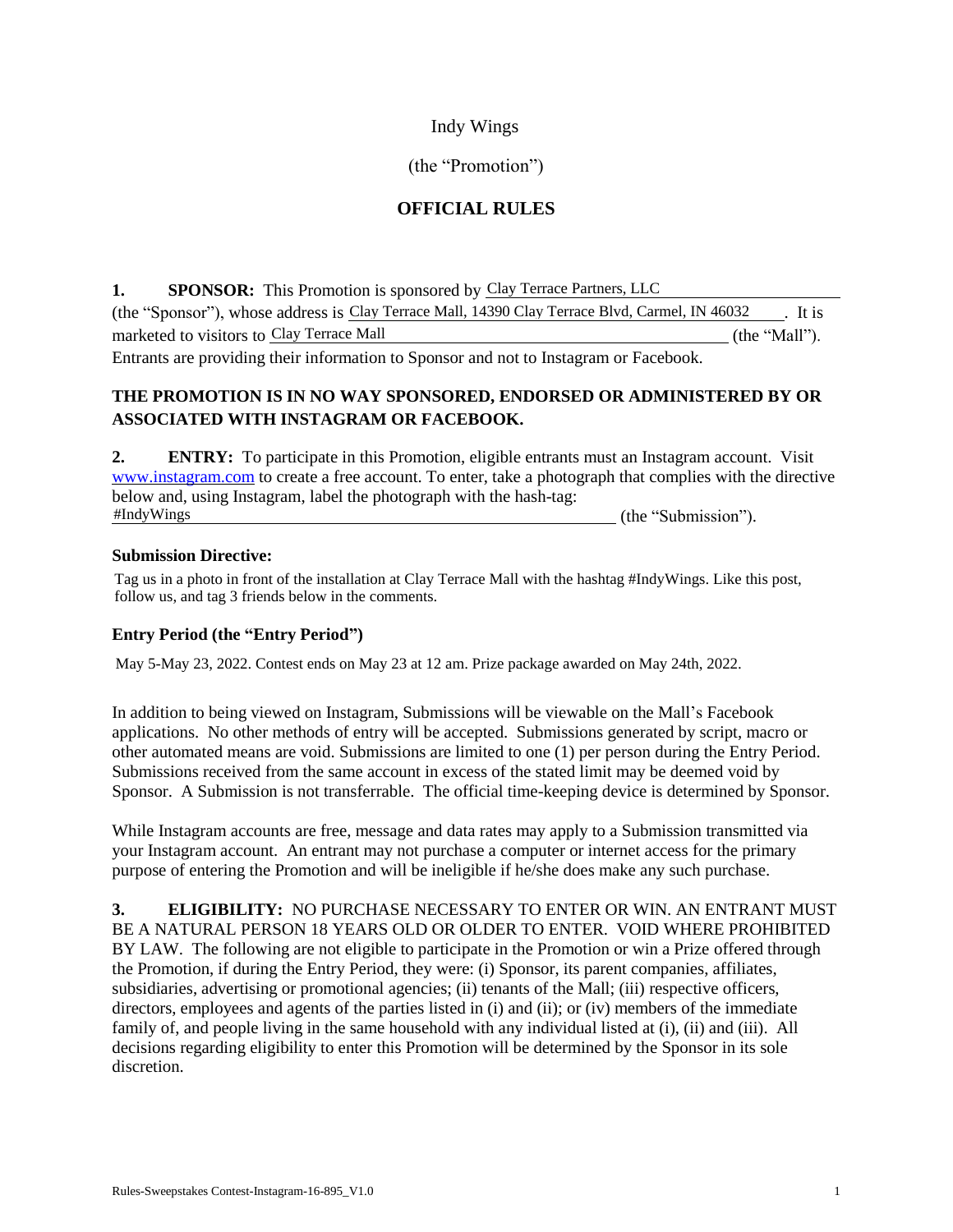# **INSTRUCTIONS FOR INTERNAL USE ONLY. DISCARD UPON COMPLETION OF AGREEMENT.**

# NOTES FOR COMPLETING

### **OFFICIAL RULES – SWEEPSTAKES/CONTESTS - INSTAGRAM**

| <b>Application:</b> | These standard form Official Sweepstakes/Contest Rules are to be used for<br>sweepstakes/contest promotions conducted using INSTAGRAM. These<br>contain specific, required language regarding INSTAGRAM. Always use<br>these Office Rules for sweepstakes/contests involving INSTAGRAM.                                                                                          |
|---------------------|----------------------------------------------------------------------------------------------------------------------------------------------------------------------------------------------------------------------------------------------------------------------------------------------------------------------------------------------------------------------------------|
| <b>Exhibit A</b>    | $N/A$ – There should be NO additional provisions attached. Include all<br>necessary information in these terms and conditions.                                                                                                                                                                                                                                                   |
| <b>Title:</b>       | Insert name of Promotion at the top of the page, centered above the line<br>"Official Rules".                                                                                                                                                                                                                                                                                    |
| Paragraph 1:        | Field #1: Name of Shopping Center/Mall Entity (Owner)<br>Field #2: Name Shopping Center/Mall Address<br>Field #3: Name of Shopping Center/Mall                                                                                                                                                                                                                                   |
| Paragraph 2:        | Field #1: Insert hash tag.<br>Field #2: Submission Directive. Insert any directions for submission. Add<br>any additional directions regarding the submission here. If none, insert<br>" $N/A$ ".<br>Field #3: Entry Period. Enter the Start and End Date. When you will start<br>receiving the posts and the last day you will accept posts. Example: Friday,<br>April 1, 2016. |
| Paragraph 5:        | Field #1: In the text box, insert a brief description of the prize.<br>Example: There will be four (4) Prizes, each a \$500 gift card.                                                                                                                                                                                                                                           |
| Paragraph 6:        | Field #1: Insert the number written out and the numeral in brackets.<br>Example: There will be a total of one (1) Submission drawn from the pool of<br>entrants that submitted an eligible Submission during the Entry Period (the<br>"Selected Entrant").                                                                                                                       |
| <b>Execution:</b>   | N/A. Winner must signed Winner Acceptance, Hold Harmless, Release and<br>Consent form                                                                                                                                                                                                                                                                                            |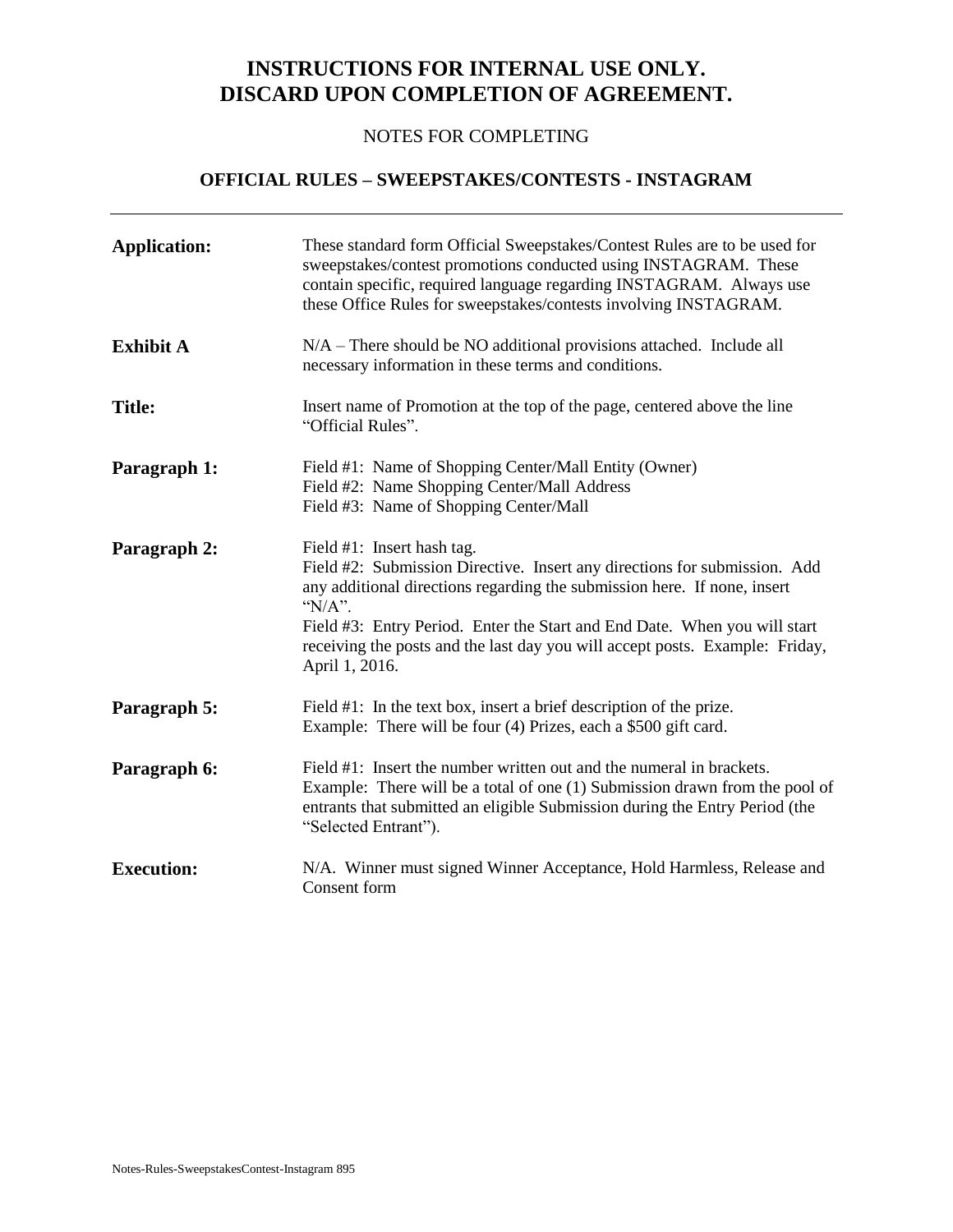**4. SUBMISSION CONTENT RESTRICTIONS:** All Submissions must be solely the ORIGINAL work of the entrant. DO NOT COPY, IN WHOLE OR IN PART, THE WORKS OF OTHERS. Each entrant who submits a Submission represents and warrants to Sponsor as follows: (i) the Submission is the entrant's original, previously unpublished, and previously unproduced work; and (ii) the Submission is not the subject of any actual or threatened litigation or claim. Entrants may not accept or agree to accept, directly or indirectly, any money, service or other valuable consideration for participating in the Promotion. Entrants may not use their Submission to endorse, expressly or impliedly, any goods or services. Entrant must comply with Instagram's Terms of Use (which may be viewed at https://instagram.com/legal/terms/) when submitting its Submission. A Submission that documents noncompliance with Mall rules and regulations, or that does not accurately portray the subject matter requested in these Official Rules, or that does not comply with the following additional content restrictions, will be ineligible and Sponsor has the right to remove the tag to the Mall, in its sole discretion.

- The Submission must not contain material that violates or infringes another's rights, including, but not limited to, privacy, publicity or intellectual property rights, or that constitutes copyright infringement.
- The Submission must not defame or disparage Sponsor or any other person or party affiliated with the Promotion.
- Entrant must have permission from all individuals that appear in the Submission (if any) to use their likeness in the Submission.
- The Submission must not contain material that is inappropriate, indecent, obscene, hateful, tortious, defamatory or libelous.
- The Submission must not contain material that promotes bigotry, racisms, hatred or harm against any group or individual, or promotes discrimination based on race, gender, religion, nationality, disability, sexual orientation or age.
- The Submission must not communicate messages or images inconsistent with the positive images and/or goodwill to which Sponsor wishes to associate.
- Submissions must be family friendly and appropriate for all ages.

By taking part in this Promotion you agree to be bound by these Official Rules and all decisions of Sponsor relating to the eligibility of your Submission are final and binding.

**5. PRIZES** The prize(s) available to be won and their Approximate Retail Value ("ARV") are listed below (each a "Prize"). Sponsor reserves the right, in its sole discretion, to substitute a prize or prizes of equal or greater value for any and all prizes. No other substitutions or cash equivalents allowed. The Winner is responsible for all federal, state and local taxes applicable to the acceptance and use of the Prize.

Indy 500 Prize Package - \$50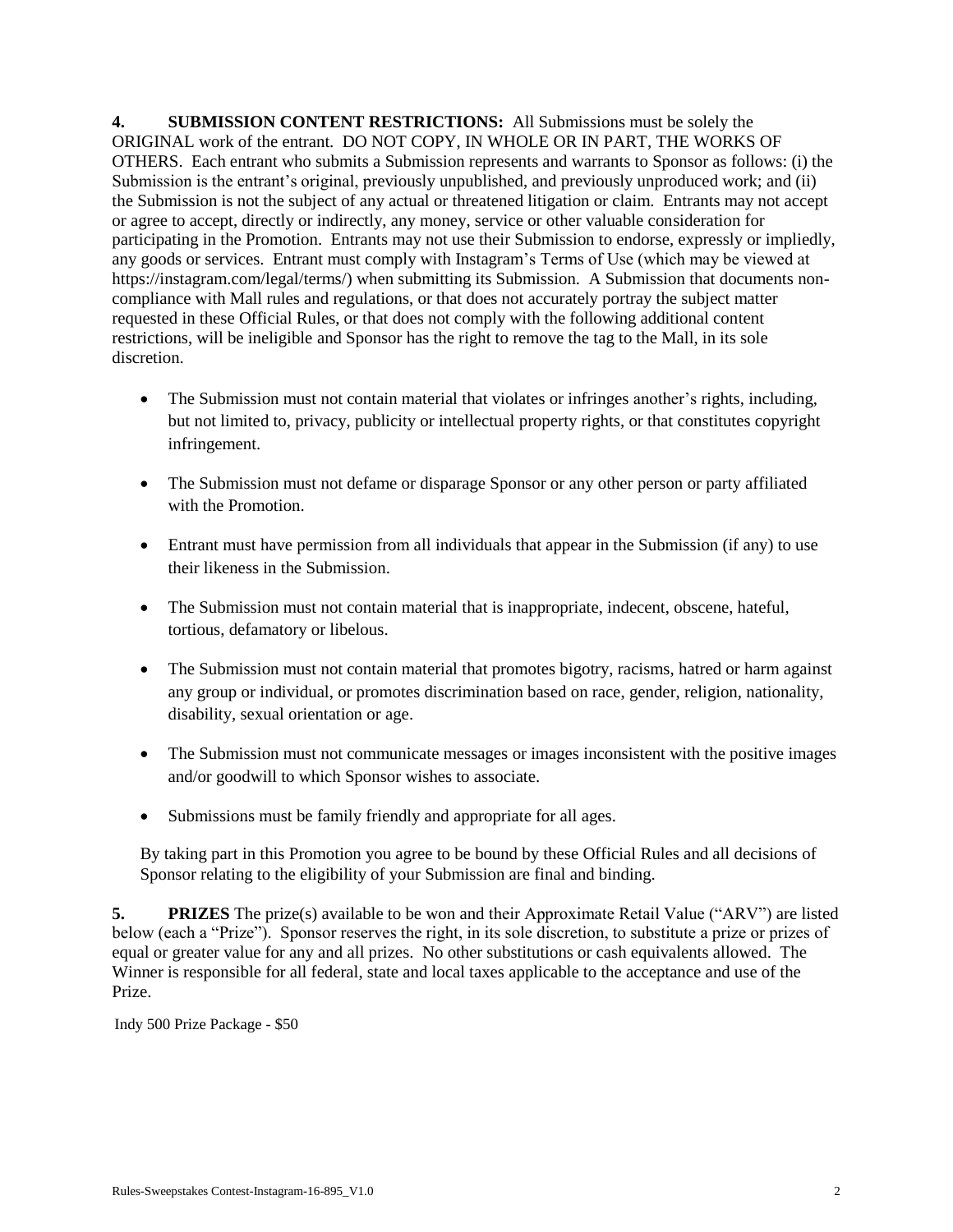**6. DRAWINGS:** There will be  $\frac{1 \text{ (one)}}{2 \text{ (one)}}$  Submission(s)

drawn from the pool of entrants that submitted an eligible Submission during the Entry Period (the "Selected Entrant"). The random draw will be held within approximately twenty-four (24) to seventy-two (72) hours of the expiration of the Entry Period.

**7. WIN NOTIFICATION/CLAIMING PRIZES:** Sponsor will notify the Selected Entrant by placing a comment on their Instagram photo within approximately seventy-two (72) hours after the end of the Entry Period (the "Win Notification"). The Selected Entrant will not be declared a Winner until the Selected Entrant presents a government issued photo ID confirming identification at the Mall's Management Office within seven (7) days of the date of the Win Notification and signs a Winner Acceptance, Hold Harmless, Release and Consent form upon claiming the Prize. In the event eligible Submissions are not received by Sponsor during the Entry Period, or a Prize is not timely and properly claimed, or if such Selected Entrant is unwilling, unable or ineligible to win the Prize as set out in these Official Rules, the Prize will be deemed forfeited and the Sponsor shall have the right not to award the Prize. Sponsor reserves the right to modify Prize redemption procedures in its sole discretion.

**8. ODDS OF WINNING:** The odds of winning a Prize through this Promotion depend upon the number of eligible entries received during the Entry Period.

**9. GRANT OF LICENSE(S):** By accepting the Prize, Winner grants Sponsor the right to use Winner's name, Submission, hometown, and likeness for advertising and promotional purposes, without additional compensation, in all media (except to the extent prohibited or limited by law). By uploading a Submission, an entrant (including, but not limited to, Winners) grants Sponsor a royalty-free, irrevocable, perpetual, non-exclusive license to use, reproduce, modify, publish, create derivative works from, and display such Submission in whole or in part, on a worldwide basis, and to incorporate it into other works, in any form, media or technology known or later developed, including for promotional or marketing purposes. This limited license shall entitle Sponsor to, among other things, post the Submission on Sponsor's Facebook page. Upon request, each entrant must be able to provide all appropriate clearances, permissions, consents and releases needed to ensure that publication of the Submission does not infringe upon the rights of third-parties, including releases from all persons appearing in the photograph and releases/license rights from owner's of intellectual property appearing in the Submission. In the event an entrant cannot provide all required releases, Sponsor reserves the right, in Sponsor's sole discretion, to disqualify the applicable Submission, or seek to secure the outstanding clearances, permissions, consents and releases.

**10. DISPUTES:** Sponsor's agents and designees shall have complete discretion over interpretation of these Official Rules. Any dispute, controversy or claim arising out of or relating to the Promotion, or an entrant's participation therein, or the use of any material, or these Official Rules, shall be governed by the laws of the State of Ohio, without regard to choice-of-law rules or principles. In the event of a dispute involving the identity of an entrant who submitted a Submission, the Submission will be deemed to be submitted by the natural person whose name the Instagram account is registered in at the time of entry. Proof of such account information may be required before a Winner's identity is deemed verified and a Prize is awarded.

**11. DISQUALIFICATION:** Persons who tamper with or abuse any aspect of this Promotion, or act in violation of the Official Rules, or act in any manner to threaten or abuse or harass any person, as solely determined by Sponsor, will be disqualified. Should Sponsor determine that an entrant has directly or indirectly tampered with the Promotion in any manner, such entrant's Submission will be disqualified and Sponsor may seek additional remedies/redress to the full extent allowed by law.